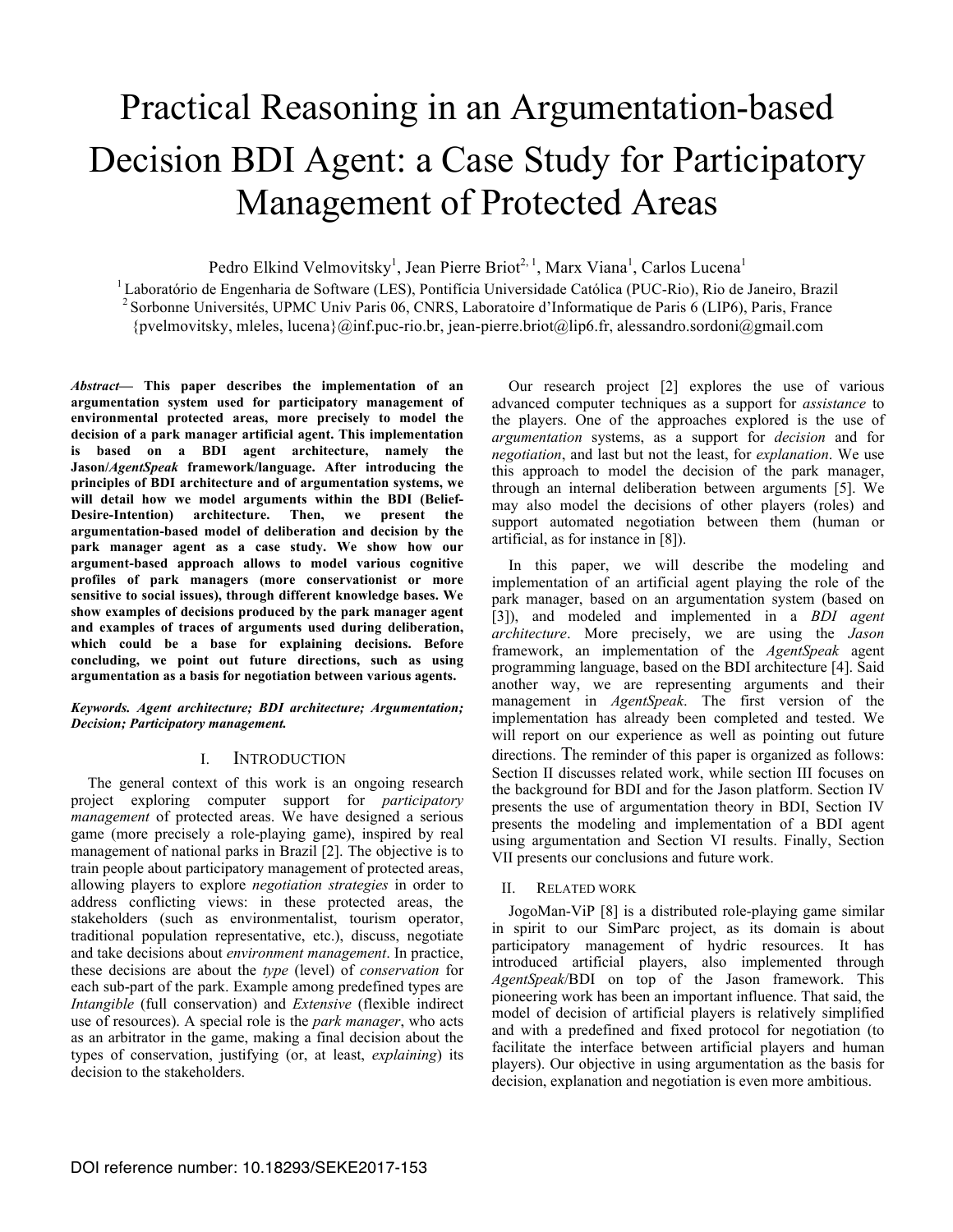Simulación by [12] experimented with the use of artificial agents as assistants of human players, as an innovative and proactive type of interface. Assistant agents can make suggestions to human players, based on the model of a good strategy for the game combined with a learning mechanism. This work has also been an inspiration for our project. But we want to explore various models of the game, including *predictive* models (to estimate viability and resilience) and inner deliberation and justification models (by using *argumentation*).

Regarding argumentation systems, the theoretical framework by Rahwan and Amgoud [3] is interesting and a major source of inspiration, in that it is one of the first to use argumentation not only for *epistemic* reasoning (i.e., to create or modify knowledge) but also to *practical* reasoning (i.e., for reasoning about what to do and also how to do it). [13] is an implementation of an argumentation system based in Prolog. [14] is a preliminary integration of an argumentation system into a BDI (*AgentSpeak*/Jason architecture), with similar objective to ours, but focusing on the implementation of defeasible logic (logical rules that can be refuted).

## III. BDI AND JASON

There are many ways to model the behavior of agents such as the BDI (Belief-Desire-Intention) model. To talk about this model, according to [4], we need to address the idea that we can talk about computer programs as if they had a "*mental state*". Thus, when we talk about a BDI system, we are talking about computer programs with computational analogues of beliefs, desires and intentions.

*Beliefs* are the information the agent has about the environment. This information, however, is something the agent believes in but it may not be necessarily true. As an example, an agent may perceive from its environment the fact that it is raining. However, the rain may stop before the next reasoning cycle of the agent – in this case, his belief is outdated and incorrect. *Desires* are the possible states of affairs that the agent might like to accomplish. That does not mean, however, that the agent will act upon it  $-$  it is a potential influencer of the agent's actions. *Intentions* are the state of affairs that the agent has decided to act upon. In other words, intentions can be considered as a selected option between the potential set of options/desires that the agent has decided to pursue.

Jason is a Java-based interpreter for the *AgentSpeak* language [4], providing a platform for the implementation and development of agents. This language is based on the BDI architecture [15] and allows programmers to customize the agent's knowledge base following logic sentences. The agents also have *goals* that express the wishes the agent wants to accomplish. For instance*,!buy(car)* means that the agent has the goal of buying a car. Furthermore, *AgentSpeak* provides a way to program and customize *plans* for the agents. These plans represent courses of action that the agents will take in order to achieve its goals. The overall syntax for a plan is *triggering event <- context: body*, where the *triggering event* represent changes which the agent will act upon; the *context* is used to check the current situation so as to determine whether a particular plan among various alternative ones is likely to succeed in handling the event; the *body* of a plan is the course

of action the agent will take in order to handle the event that triggered the plan [4].

## IV. ARGUMENTATION IN BDI

There have been several theories which look at formalizing the reasoning of autonomous agents based on mental attitudes, such as beliefs, desires and intentions (BDI). One of the main characteristics of this type of reasoning is the resolution of *conflicts*, since the goals and attitudes available to the agent may not always be compatible. In addition, the information that the agent has may not always be consistent, or it may be true at one moment but incorrect on the next one [3] and may be different for *another* agent. *Argumentation* is a promising approach to deal with such considerations: it is a mono-agent as well as a multi-agent process, in which an agent may decide alone, or adhere to the opinion of another agent, depending on the strength and validity of arguments. Furthermore, agents reserve the right to *revisit* their *opinions* in light of new information.

The classical logic proves inadequate to model such behaviors. For example, to verify the property of monotony: *If Φ, ∆ and Γ denote sets of formulas in a formal reasoning system, then the property of monotony is stated as following: If*   $\Phi$  *:- Γ* and  $\Phi \subset \Delta$  then  $\Delta$  *:- Γ*. The key here is that the addition of new formulas at  $\Phi$  can never call into question the truth value of Γ; this is called a *closed world*. The interest in nonmonotonic logic appears when we try to capture the notion of everyday reasoning, where definite conclusions are obtained from incomplete information which can be proven wrong or false; this is called an *open world* and *non-monotonous reasoning*, where the addition of new formulas at Φ can call into question the truth of Γ.

However, this logical approach is limited to *epistemic reasoning* and does not modulate *practical reasoning*, limiting its use in agent architectures. To deal with this, a new approach has been developed: the *argument*. As opposed to a proof, an argument may be invalidated, and by comparing arguments it is possible to manage inconsistencies in the agent's belief base. In order to formalize this notion, we refer to concepts used in [3] and [5]: *Let the classical deduction be denoted by :- and the logical equivalence*  $\equiv$  *Then, an argument is a pair*  $(H, h)$ *, such that 1) H is consistent;* 2)  $H : -h$ ; 3)  $H$  *is minimal, that is, there is no subset of H which verifies 1 and 2.* From this definition, the authors define the attack relations *refute* and *block* between arguments: *Let*  ⟨*H1, h1*⟩ *and* ⟨*H2, h2*⟩ *two arguments.* ⟨*H1, h1*⟩ *refute* ⟨*H2, h2*⟩ *iff*   $hI \equiv \neg h2$ ;  $\langle HI, hI \rangle$  block  $\langle H2, h2 \rangle$  *iff*  $\exists h \in H2, h \equiv \neg hI$ .

### V. MODELING AND IMPLEMENTATING MANAGER AGENT

To model the park manager, or other players in the game, along their respective roles, we used the formalism above. So, let us note *D* the set of desires, *B* the set of beliefs and *A* the set of actions. Let us suppose, for example, that:  $B = \{road, tourism-flow,$ *beach*} and  $A = \{extensive\_use, intangible\_use\}$ . Each agent, then, will have the following rules and bases:

1) The *rules to generate desires* (later on, named *desires rules) RD<sub>i</sub>* have the form:  $\phi$  *-:*  $\beta$ <sub>*l</sub>*, ...,  $\beta$ <sub>*m*</sub>,  $\phi$ <sub>*l*</sub>, ...,  $\phi$ <sub>*n*</sub>,  $\beta$ <sub>*i*</sub>  $\in$  *B* and  $\phi$ *i*</sub>  $\in$  *D*. If the agent has beliefs  $\beta$ <sub>*l</sub>*, ...,  $\beta$ <sub>*m*</sub> and desires  $\phi$ <sub>*l*</sub>, ...,  $\phi$ <sub>*n*</sub></sub> then desire  $\phi$  is satisfied. These rules belong to the base  $BD =$  $\{(RD_i, w_i)\}\$ , where  $RD_i$  represents a desire rule and  $w_i$  represents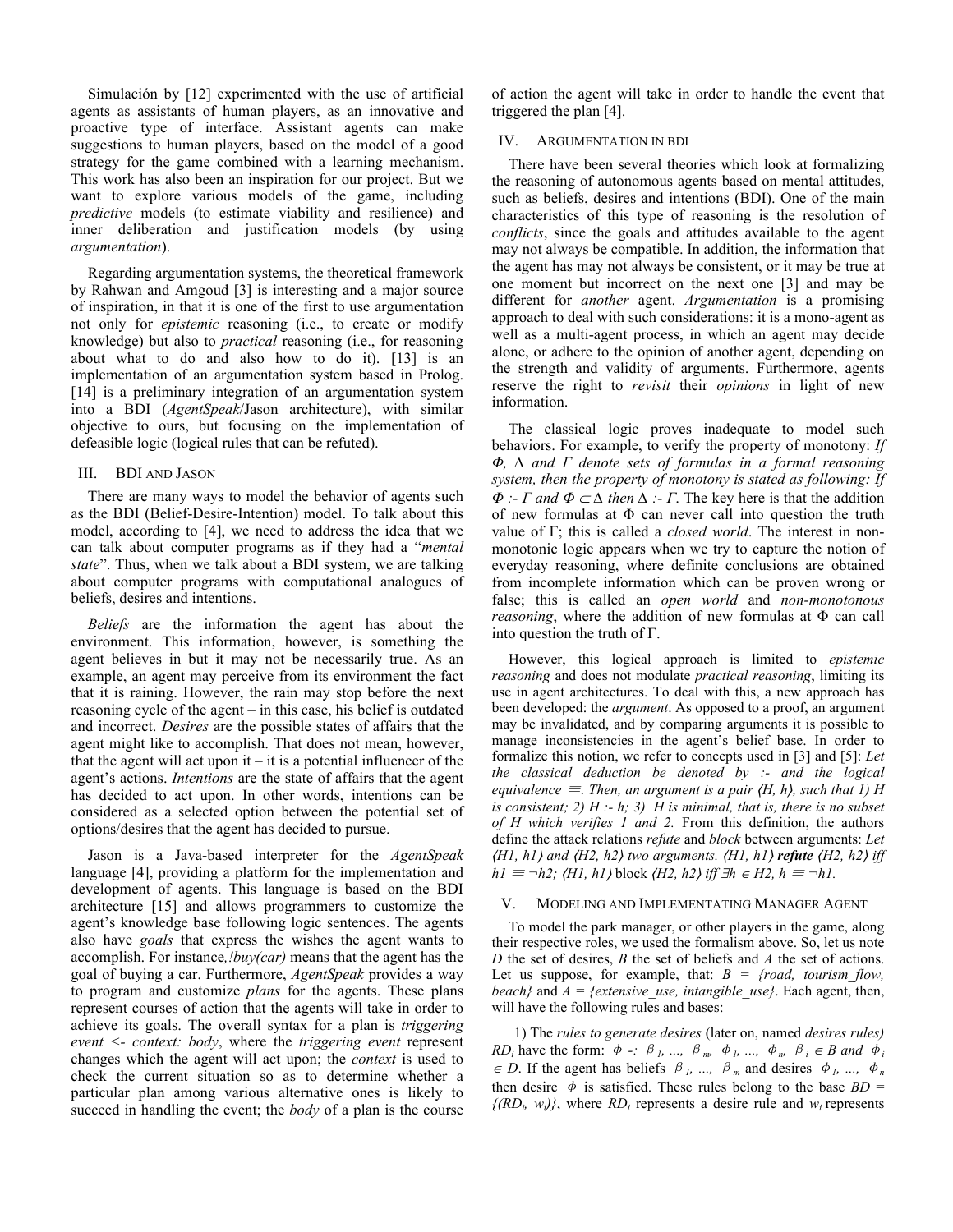the intensity (weight) of the conclusion of the desire  $\phi$ . An example is: *+road : tourism\_flow & beach <-+raise\_tourism(3),* where (3) means that *Intensity* (raise tourism) = 3;

2) The *decision rules RAj* have the form  $\phi$  -:  $\alpha$ , where  $\alpha \in A$ and  $\phi \in D$ . If the agent takes the decision of performing action  $\alpha$ , then desire  $\phi$  is satisfied. These rules belong to the base  $BA =$ *{(RAj, uj}*, where *RAj* represents a rule of desire and *uj* represents the utility of the action  $\alpha$  according to the desire  $\phi$ . An example is:  $+extensive use(0.75) \rightarrow +raise~to~ turn(0.75)$ , with *Utilityraise\_tourism (extensive\_use) = 0.75*.

It is important to note that, for an agent to decide which action to choose, he must compare the gain of each action. These gains are defined as *gain*  $\phi$  (a) = intensity ( $\phi$ ) \* u  $\phi$  (a) *).* (see more details in [5]).

TABLE I. DESIRE RULES (RD BASE) AND DECISION RULES (RA BASE)

| Name            | Rule                                                                                                                                                                |
|-----------------|---------------------------------------------------------------------------------------------------------------------------------------------------------------------|
| RD <sub>1</sub> | +road : tourism flow & beach <-+raise tourism(3)                                                                                                                    |
| RD <sub>2</sub> | +waterfall : true <- + $\sim$ raise tourism(2)                                                                                                                      |
| RD <sub>3</sub> | +forest : true $\le$ + protect forest(3)                                                                                                                            |
| RD <sub>4</sub> | +forest fire: true $\leq$ -+prevent fire(3)                                                                                                                         |
| RD <sub>5</sub> | +beach : ~protect forest(A) <-+protect forest argument(C)                                                                                                           |
| RA <sub>1</sub> | +extensive use(0.75) : true <- !raise tourism extensive use<br>(0.75)                                                                                               |
| RA <sub>2</sub> | +intangible use(1.0):true <-!protect forest intangible use(1.0);<br>!prevent fire intangible use $(1.0/2)$ ;<br>!protect forest prevent fire intangible use $(1.0)$ |

Suppose that the available actions are *extensive use* and *intangible use*, and the agent has the following beliefs about the area: *{"road","waterfall", "forest", "beach", "tourism\_ flow", "forest\_ fire"}*. Then, desire rules (*RD* base) and decision rules (RA base) are modeled as shown in Table I. Table II shows the *Plans* that are executed when the actions *extensive use* and *intangible\_use* become available. The *raise\_tourism* desire related to *extensive\_use* has utility *0.75*, the *protect\_forest* and *prevent\_fire* desires related to *intangible\_us*e have utilities *1.0* and *0.5*, respectively.

It is important to note that the values of *intensity* and *utility* are modeled by the programmer, according to the manager's "personality". If this particular park manager is more *socioconservationist*, he may prefer a more *extensive use* of the area and therefore the utility from the desire *raise\_tourism* may be bigger. The same applies if the park manager is more *preservationist* and therefore prefers a more *intangible use* of area.

With the rules and parameters mentioned above, there are two attack relations between explanatory arguments: refute attack between RD1 and RD2, since RD1's conclusion is *raise\_tourism*, and RD2's conclusion is *~raise tourism*; block attack between RD3 and RD5, since RD3's conclusion *protect\_forest* is present in the body of RD5.

The park manager agent BDI, with its respective *RD* and *RA bases*, has been implemented utilizing the Jason plug-in for *Eclipse*. Then, an implementation of the mechanism to compare arguments in order to eliminate conflicts has been modeled in this architecture. For instance, in Table II, *!raise tourism extensive use (T)* is used to check if the *raise\_tourism* desire was added from the *RD* in  $P_1$  and  $P_2$ : since the agent has a rule that adds the *raise tourism* desire,  $P<sub>I</sub>$  will be executed. If the agent's belief base did not include a *road*, for instance, then the *raise\_tourism* desire would not be added from  $RD<sub>I</sub>$ , and the agent would not believe that this desire is feasible – that is what the *not raise\_tourism(A)* clause means. In this case,  $P_2$  would be executed. The goals *!protect\_forest\_intangible\_use(T)* and *!prevent\_ fire\_ intangible\_ use(T)* are used in a similar fashion, and are not described here.

The *protect forest argument(C)* goal is used to check if a block attack relation exists in  $P_3$  and  $P_4$ : in  $P_3$ , if the intensity of the negation of the *protect\_forest desire*, denoted by *C*, is bigger than the intensity of the desire itself, denoted by *A*, then the *protect forest* desire is removed. In  $P_4$ , if *C* is smaller than *A*, then the desire is not removed. In this implementation, *C* has been set to 4 and A to 3, so  $P_3$  applies and the desire is removed. The refute attack relation, on the other hand, is tested in  $P_5$  and  $P_6$ . In  $P_5$ , if the intensity of the negation of the *raise\_tourism* desire, denoted by *A*, is bigger than the intensity of the desire itself, denoted by *B*, then the *raise\_tourism* desire is removed. In  $P_6$ , if A is smaller than *B*, then the desire is not removed. In this implementation, *A* has been set to *2* and *B* to *3*. So, *P6* applies and the desire is not removed. Lastly, the plan *!protect\_forest\_prevent\_fire\_intangible\_use(T)* is used to consolidate all results. Since this goal is part of the body of the plan of the *intangible\_use* action, its context needs to test if the desires *protect\_forest, prevent\_fire* and *raise\_tourism* are available and if the action *extensive\_use* is available. Then, it checks the gains of each action accordingly and selects an action to perform. For instance,  $P_7$  and  $P_8$  test if the desire *protect forest* is present in the belief base and if the other desires are still feasible, if the *extensive\_use* action is still available and if the gains of the *intangible\_use* action are bigger than the gains of the *extensive\_use* action. Similar clauses, omitted here, have been added for all possible combinations in the context, so that the agent will always know how to calculate the gains and choose an action. More details about the *AgentSpeak* language can be found in [4].

#### VI. RESULTS

The results of the implementation in Jason, as logged by the agent, are: 1) *extensive\_use* action added from desire *raise tourism*, with utility  $0.75$  and total gain  $2.25$ ; 2) *raise\_tourism* negation added with intensity *2* and desire *raise tourism* with intensity 3 has bigger force; 3) *protect\_forest* negation added with intensity *4* and desire *protect\_forest* with intensity *3* removed; 4) *intangible\_use* action added from desire *prevent\_fire* with utility *0.5* and total gain *1.5*; 5) *extensive\_use* action executed with total gain *2.25*, because *2.25* is bigger than *1.5*. Thus, the resulting decision by the park manager is *extensive\_use.*

Suppose that we want to change the profile of the park manager from socioconservationist to preservationist. Then, the intensity of *~protect\_forest* will be slightly adjusted from 4 to 2, causing the desire *protect\_forest* to not be removed in the attack relation. The total utility of the intangible\_use action will be 3\*0.5 (*prevent\_fire* desire) + 3\*1.0 (*protect\_forest* desire) = 4.5, surpassing the utility of the *extensive\_use* action. The result, as traced by the agent, would be as following: 1) *extensive\_use* action added from desire *raise\_ tourism*, with utility *0.75* and total gain *2.25*; 2) *raise\_tourism* negation